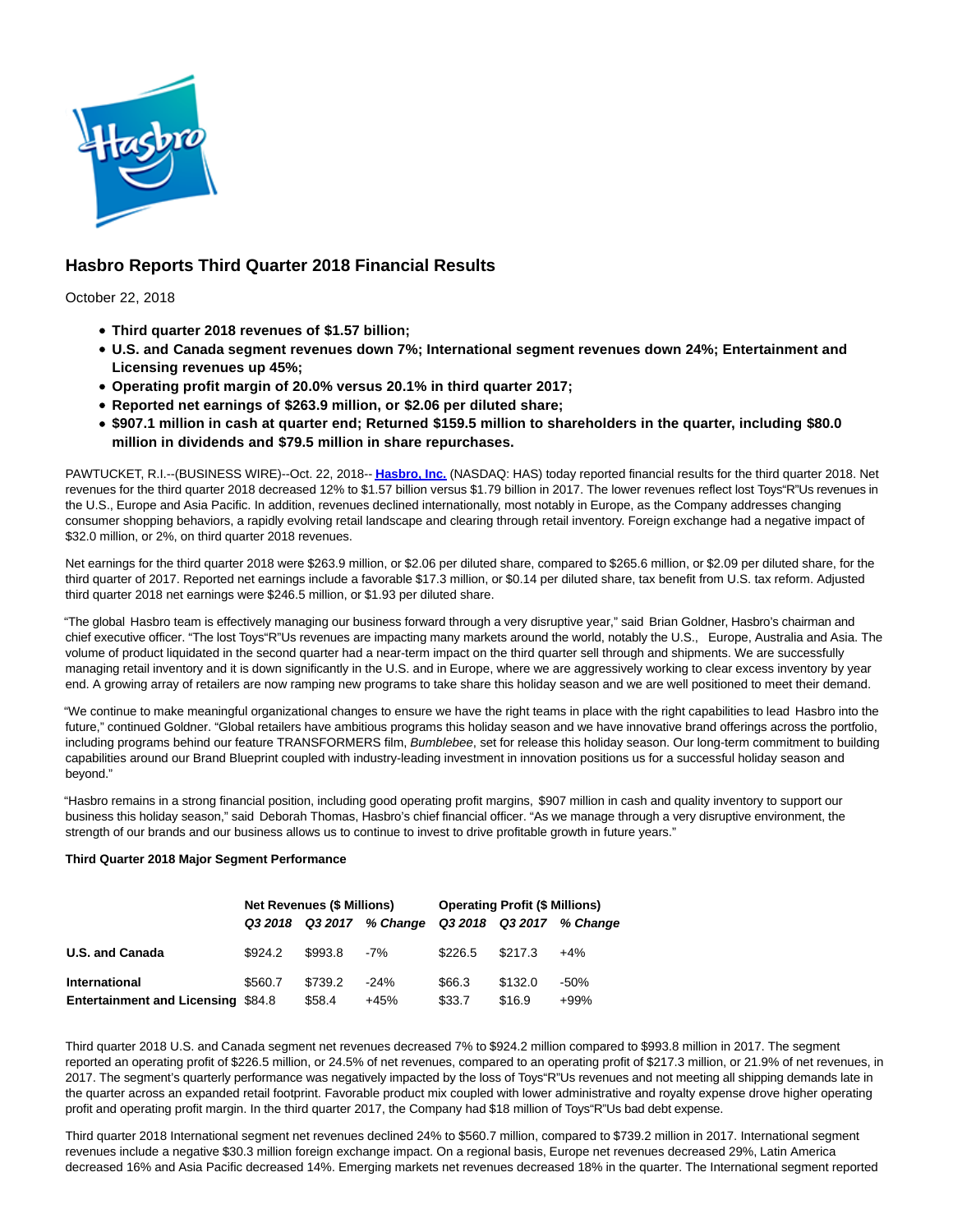an operating profit of \$66.3 million compared to an operating profit of \$132.0 million in 2017. Revenues and operating profits in the segment were negatively impacted by efforts to clear excess retail inventory in Europe, as well as the loss of Toys"R"Us revenues in many European and Asia Pacific markets.

Entertainment and Licensing segment net revenues increased 45% to \$84.8 million compared to \$58.4 million in 2017. Operating profit increased 99% to \$33.7 million, or 39.7% of net revenues, compared to \$16.9 million, or 28.9% of net revenues, in 2017. Entertainment and Licensing segment revenues in the quarter benefited from a multi-year digital streaming deal for Hasbro television programming and revenues from the 2017 My Little Pony: The Movie. In addition, the adoption of ASC 606 Revenue from Contracts with Customers favorably impacted the timing of revenue recognition in the quarter. Higher revenues and a favorable mix, coupled with cost reductions, drove higher operating profit and operating profit margin in the quarter.

As part of the Company's ongoing efforts to compete in an evolving marketplace, Hasbro is undertaking organizational steps to ensure it has the right talent and capabilities to profitably grow going forward. The Company expects to incur pre-tax cash restructuring charges relating to severance and other employee costs of approximately \$50 million to \$60 million, that will be expensed in the fourth quarter of 2018. The Company expects cash payments to be made from October 2018 through December 2019. As a result of these steps, the Company expects to generate approximately \$30 million to \$40 million in annualized pre-tax savings by 2020.

### **Third Quarter 2018 Brand Portfolio Performance**

#### **Net Revenues (\$ Millions)**

|                                 | Q3 2018 | Q3 2017 | % Change | <b>Nine Months</b><br>2018 | <b>Nine Months</b><br>2017 | %<br>Change |
|---------------------------------|---------|---------|----------|----------------------------|----------------------------|-------------|
| <b>Franchise Brands \$847.7</b> |         | \$892.5 | $-5%$    | \$1.716.0                  | \$1,894.1                  | -9%         |
| <b>Partner Brands</b>           | \$305.8 | \$485.7 | $-37%$   | \$714.4                    | \$928.7                    | $-23%$      |
| Hasbro Gaming*                  | \$280.8 | \$280.1 | $- -$    | \$520.3                    | \$549.7                    | -5%         |
| <b>Emerging Brands \$135.3</b>  |         | \$133.1 | $+2\%$   | \$239.7                    | \$241.1                    | $-1\%$      |
|                                 |         |         |          |                            |                            |             |

\*Hasbro's total gaming category, including all gaming revenue, most notably MAGIC: THE GATHERING and MONOPOLY, which are included in Franchise Brands in the table above, totaled \$447.8 million for the third quarter 2018, up 5%, versus \$424.8 million in the third quarter 2017.This category was up 1% to \$964.2 million for the nine months 2018 versus \$951.4 million for the nine months 2017.Hasbro believes its gaming portfolio is a competitive differentiator and views it in its entirety.

Third quarter 2018 Franchise Brand revenues decreased 5% to \$847.7 million. Revenue growth in MONOPOLY, PLAY-DOH, MAGIC: THE GATHERING and BABY ALIVE was offset by declines in NERF, MY LITTLE PONY and TRANSFORMERS. Both MY LITTLE PONY and TRANSFORMERS had a theatrical film in 2017. Franchise Brand revenues grew slightly in the U.S. and Canada segment and were up in the Entertainment and Licensing segment but declined in the International segment.

Partner Brand revenues declined 37% to \$305.8 million. Revenue growth in BEYBLADE and MARVEL was more than offset by declines in other Partner Brands. Partner Brand revenues decreased in the U.S. and Canada and International segments.

Hasbro Gaming revenue increased slightly to \$280.8 million. Continued revenue gains in DUNGEONS and DRAGONS, DUEL MASTERS, JENGA and DON'T STEP IN IT, as well as new social game launches, were partially offset by declines in PIE FACE and other gaming properties. Hasbro Gaming revenues increased in the U.S. and Canada segment but declined in the International and Entertainment and Licensing segments. Hasbro's total gaming category was up 5% to \$447.8 million, including growth in MONOPOLY and MAGIC: THE GATHERING.

Emerging Brand revenues grew 2% to \$135.3 million. The category benefited from several new initiatives, including LOST KITTIES, LOCK STARS and YELLIES, as well as licensing revenues from the addition of POWER RANGERS to the portfolio. Emerging Brands revenues grew in the International segment and Entertainment and Licensing segments but declined in the U.S. and Canada segment.

#### **Dividend and Share Repurchase**

The Company paid \$80.0 million in cash dividends to shareholders during the third quarter 2018. The next quarterly cash dividend payment of \$0.63 per common share is scheduled for November 15, 2018 to shareholders of record at the close of business on November 1, 2018.

During the third quarter, Hasbro repurchased 801,466 shares of common stock at a total cost of \$79.5 million and an average price of \$99.14 per share. Through the first nine months of 2018, the Company repurchased 2.0 million shares of common stock at a total cost of \$192.3 million and an average price of \$93.88. At quarter-end, \$485.7 million remained available in the current share repurchase authorization.

#### **Conference Call Webcast**

Hasbro will webcast its third quarter 2018 earnings conference call at 8:30 a.m. Eastern Time today. To listen to the live webcast and access the accompanying presentation slides, please go t[o http://investor.hasbro.com.](http://cts.businesswire.com/ct/CT?id=smartlink&url=http%3A%2F%2Finvestor.hasbro.com&esheet=51885912&newsitemid=20181022005406&lan=en-US&anchor=http%3A%2F%2Finvestor.hasbro.com&index=2&md5=c339a66624a72a1da11c0a1d8a9fd00a) The replay of the call will be available on Hasbro's web site approximately 2 hours following completion of the call.

#### **About Hasbro**

[Hasbro \(](http://cts.businesswire.com/ct/CT?id=smartlink&url=https%3A%2F%2Fshop.hasbro.com%2Fen-us&esheet=51885912&newsitemid=20181022005406&lan=en-US&anchor=Hasbro&index=3&md5=8ae4ee64ba4cfb3c51e6452fdd880747)NASDAQ: HAS) is a global play and entertainment company committed to Creating the World's Best Play Experiences. From toys and games to television, movies, digital gaming and consumer products, Hasbro offers a variety of ways for audiences to experience its iconic brands, including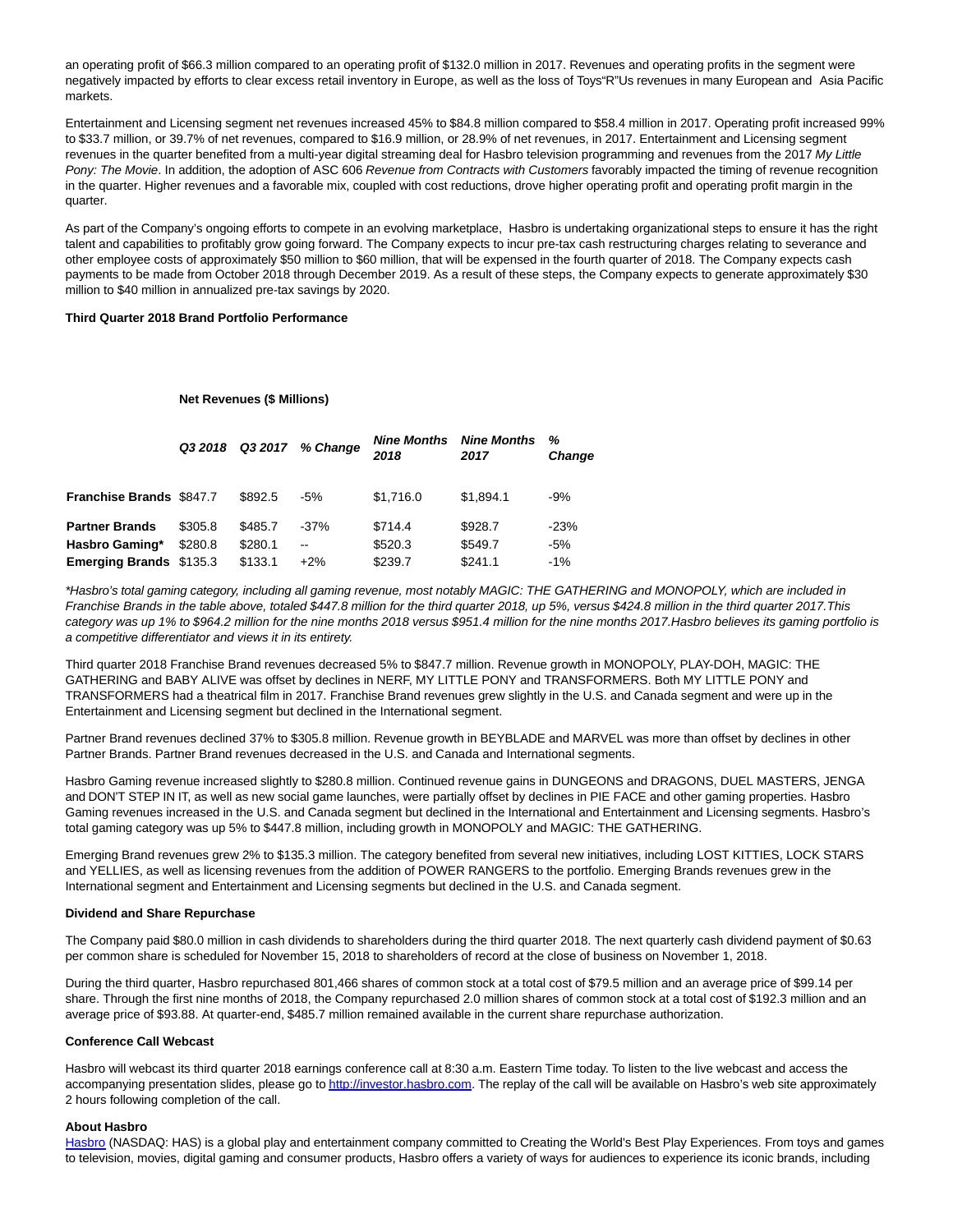NERF, MY LITTLE PONY, TRANSFORMERS, PLAY-DOH, MONOPOLY, BABY ALIVE and MAGIC: THE GATHERING, as well as premier partner brands. Through its entertainment labels, Allspark Pictures and Allspark Animation, the Company is building its brands globally through great storytelling and content on all screens. Hasbro is committed to making the world a better place for children and their families through corporate social responsibility and philanthropy. Hasbro ranked No. 5 on the 2018 100 Best Corporate Citizens list by CR Magazine, and has been named one of the World's Most Ethical Companies® by Ethisphere Institute for the past seven years. Learn more at [www.hasbro.com,](http://cts.businesswire.com/ct/CT?id=smartlink&url=https%3A%2F%2Fshop.hasbro.com%2Fen-us&esheet=51885912&newsitemid=20181022005406&lan=en-US&anchor=www.hasbro.com&index=4&md5=a12e459881251a8b3600d273c2c09d45) and follow us on Twitter [\(@Hasbro\)](http://cts.businesswire.com/ct/CT?id=smartlink&url=https%3A%2F%2Ftwitter.com%2Fhasbro%3Flang%3Den&esheet=51885912&newsitemid=20181022005406&lan=en-US&anchor=%40Hasbro&index=5&md5=8daa1c5c4f7effb7350e953e69726bcf) and Instagram [\(@Hasbro\).](http://cts.businesswire.com/ct/CT?id=smartlink&url=https%3A%2F%2Finstagram.com%2Fhasbro%2F%3Fhl%3Den&esheet=51885912&newsitemid=20181022005406&lan=en-US&anchor=%40Hasbro&index=6&md5=0a649bd4ec33a1a495c2717ddcebf146)

© 2018 Hasbro, Inc. All Rights Reserved.

Certain statements in this release contain "forward-looking statements" within the meaning of the Private Securities Litigation Reform Act of 1995. These statements include expectations concerning the Company's potential performance in the future and the Company's ability to achieve its financial and business goals and may be identified by the use of forward-looking words or phrases. The Company's actual actions or results may differ materially from those expected or anticipated in the forward-looking statements due to both known and unknown risks and uncertainties. Specific factors that might cause such a difference include, but are not limited to: (i) the Company's ability to design, develop, produce, manufacture, source and ship products on a timely and cost-effective basis, as well as interest in and purchase of those products by retail customers and consumers in quantities and at prices that will be sufficient to recover the Company's costs and earn a profit; (ii) downturns in economic conditions impacting one or more of the markets in which the Company sells products, including, without limitation, changes in exchange rates or other macroeconomic conditions currently impacting customers and consumers for the Company's products in the United Kingdom, Brazil, and Russia, which can negatively impact the Company's retail customers and consumers, and which can result in lower employment levels, lower consumer disposable income, lower retailer inventories and lower spending, including lower spending on purchases of the Company's products; (iii) other factors which can lower discretionary consumer spending, such as higher costs for fuel and food, drops in the value of homes or other consumer assets, and high levels of consumer debt; (iv) consumer interest in entertainment properties, such as motion pictures, for which the Company is developing and marketing products, and the ability to drive sales of products associated with such entertainment properties; (v) the Company's ability to successfully evolve and transform its business to address a changing global consumer landscape and retail environment, one in which online shopping and digital first marketing are becoming more and more critical, and difficulties or delays the Company may experience in successfully implementing and developing new capabilities and making the changes to its business that are required to be successful under these changing marketplace conditions; (vi) other economic and public health conditions or regulatory changes in the markets in which the Company and its customers and suppliers operate which could create delays or increase the Company's costs, such as higher commodity prices, labor costs or transportation costs, or outbreaks of disease; (vii) currency fluctuations, including movements in foreign exchange rates, which can lower the Company's net revenues and earnings, and significantly impact the Company's costs; (viii) the concentration of the Company's customers, potentially increasing the negative impact to the Company of difficulties experienced by any of the Company's customers or changes in their purchasing or selling patterns; (ix) the ability of the Company to successfully develop, produce and distribute motion pictures under its relationship with Paramount Pictures Corporation, and consumer interest in those motion pictures and related merchandise; (x) consumer interest in programming created by Hasbro Studios, and other factors impacting the financial performance of Hasbro Studios and the Discovery Family Channel; (xi) the inventory policies of the Company's retail customers, including retailers' potential decisions to lower their inventories, even if it results in lost sales, as well as the concentration of the Company's revenues in the second half and fourth quarter of the year, which coupled with reliance by retailers on quick response inventory management techniques increases the risk of underproduction of popular items, overproduction of less popular items and failure to achieve compressed shipping schedules; (xii) delays, increased costs or difficulties associated with any of our or our partners' planned digital applications or media initiatives; (xiii) work disruptions, which may impact the Company's ability to manufacture or deliver product in a timely and cost-effective manner; (xiv) the bankruptcy or other lack of success of one of the Company's significant retailers, such as the bankruptcy of Toys"R"Us in the United States and Canada in the fourth quarter of 2017 and the subsequent liquidation of the Toys"R"Us business in the United States, as well as the economic difficulty of Toys"R"Us in other markets, or the bankruptcy or lack of success of a smaller retail customer of the Company, such as Sears Holdings Corporation, any of which could negatively impact the Company's revenues or bad debt exposure and create challenges to the Company and its financial performance as the Company attempts to recapture this lost business through other customers or channels; (xv) the impact of competition on revenues, margins and other aspects of the Company's business, including the ability to offer Company products which consumers choose to buy instead of competitive products, the ability to secure, maintain and renew popular licenses and the ability to attract and retain talented employees; (xvi) concentration of manufacturing for many of the Company's products in the People's Republic of China and the associated impact to the Company of social, economic or public health conditions and other factors affecting China, the movement of products into and out of China, the cost of producing products in China and exporting them to other countries, including without limitation, the potential application of tariffs to some or all of the products the Company purchases from vendors in China, and imports into the United States, which would significantly increase the price of the Company's products and substantially harm sales if applied to any significant amount of the Company's products; (xvii) the application of tariffs to some or all of the Company's products being imported into other markets, which would significantly increase the price of the Company's products and substantially harm sales if applied to any significant amount of the Company's products; (xviii) the risk of product recalls or product liability suits and costs associated with product safety regulations; (xix) the impact of other market conditions, third party actions or approvals and competition which could reduce demand for the Company's products or delay or increase the cost of implementation of the Company's programs or alter the Company's actions and reduce actual results; (xx) changes in tax laws or regulations, or the interpretation and application of such laws and regulations, such as what may occur as the U.S. Tax Cuts and Jobs Act is interpreted and applied, which may cause the Company to alter tax reserves or make other changes which significantly impact its reported financial results; (xxi) the impact of litigation or arbitration decisions or settlement actions; and (xxii) other risks and uncertainties as may be detailed from time to time in the Company's public announcements and Securities and Exchange Commission ("SEC") filings. The Company undertakes no obligation to make any revisions to the forward-looking statements contained in this release or to update them to reflect events or circumstances occurring after the date of this release.

The financial tables accompanying this press release include non-GAAP financial measures as defined under SEC rules, specifically Adjusted net earnings and Adjusted earnings per diluted share, excluding the impact of charges associated with the Toys"R"Us liquidation; severance costs and U.S. tax reform, as well as Adjusted operating profit absent the impact of the charges associated with the Toys"R"Us liquidation and severance costs. Also included in the financial tables are the non-GAAP financial measures of EBITDA and Adjusted EBITDA. EBITDA represents net earnings attributable to Hasbro, Inc. excluding interest expense, income taxes, depreciation and amortization. Adjusted EBITDA also excludes the impact of charges associated with the Toys"R"Us liquidation and severance costs in the first quarter of 2018. As required by SEC rules, we have provided reconciliations on the attached schedules of these measures to the most directly comparable GAAP measure. Management believes that Adjusted net earnings, Adjusted earnings per diluted share and Adjusted operating profit absent the impact of charges associated with the Toys"R"Us liquidation and severance costs in the first quarter of 2018 provides investors with an understanding of the underlying performance of the Company's business absent these unusual events. Management believes that EBITDA and Adjusted EBITDA are appropriate measures for evaluating the operating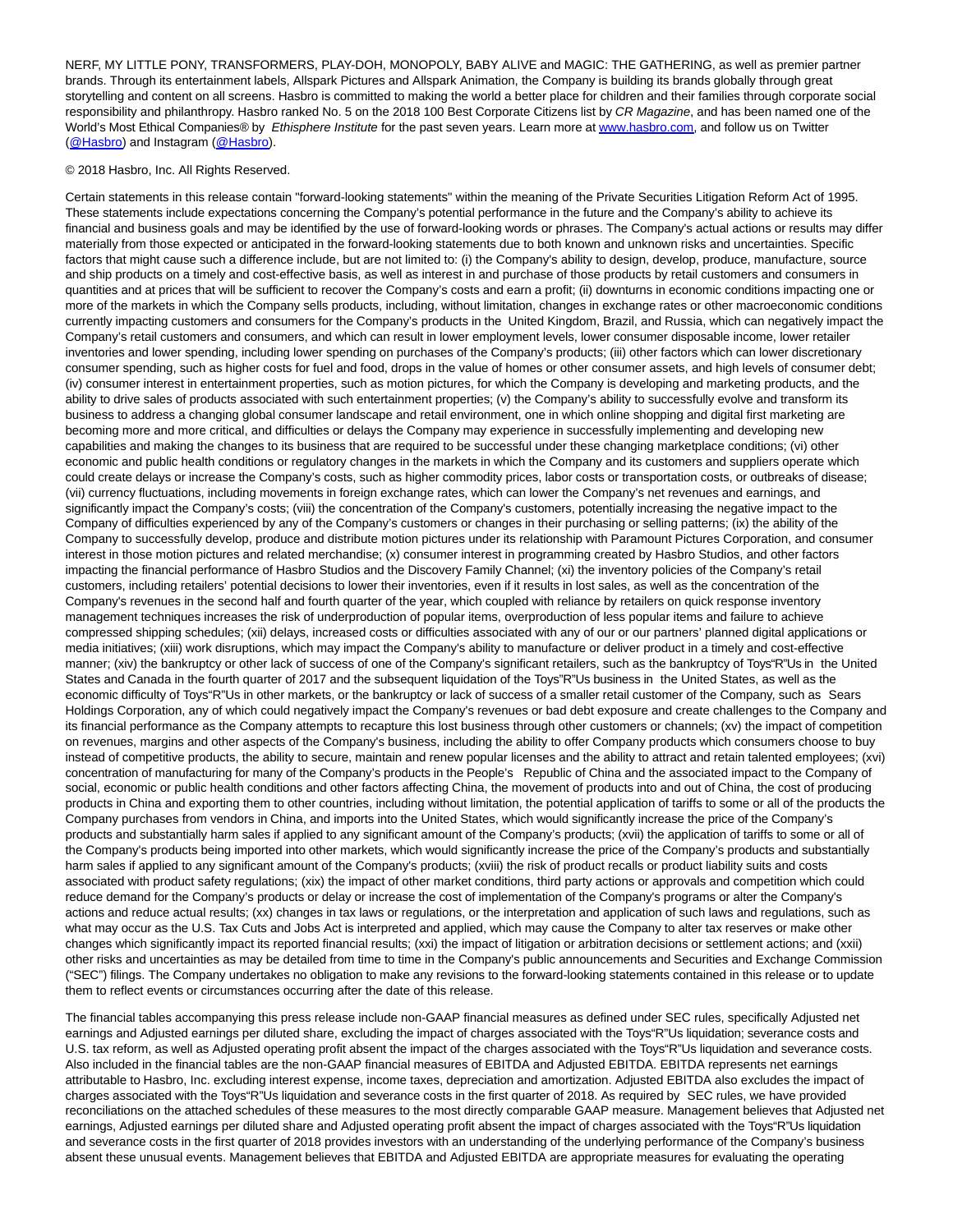performance of the Company because they reflect the resources available for strategic opportunities including, among others, to invest in the business, strengthen the balance sheet and make strategic acquisitions. These non-GAAP measures should be considered in addition to, not as a substitute for, or superior to, net earnings or other measures of financial performance prepared in accordance with GAAP as more fully discussed in the Company's financial statements and filings with the SEC. As used herein, "GAAP" refers to accounting principles generally accepted in the United States of America.

HAS-E

## **HASBRO, INC. CONDENSED CONSOLIDATED BALANCE SHEETS (Unaudited)**

(Thousands of Dollars)

|                                    | September 30, October 1,<br>2018 | 2017        |
|------------------------------------|----------------------------------|-------------|
| <b>ASSETS</b>                      |                                  |             |
| Cash and Cash Equivalents          | \$907,107                        | \$1,244,778 |
| Accounts Receivable, Net           | 1,391,242                        | 1,655,752   |
| Inventories                        | 610,918                          | 629,120     |
| <b>Other Current Assets</b>        | 283,183                          | 232.590     |
| <b>Total Current Assets</b>        | 3.192.450                        | 3.762.240   |
| Property, Plant and Equipment, Net | 255.150                          | 263.862     |
| <b>Other Assets</b>                | 2.047.729                        | 1.518.546   |
| <b>Total Assets</b>                | \$5,495,329                      | \$5,544,648 |

## **LIABILITIES AND SHAREHOLDERS' EQUITY**

| Short-term Borrowings                             | \$20,307    | \$189,012   |
|---------------------------------------------------|-------------|-------------|
| Payables and Accrued Liabilities                  | 1,301,616   | 1,295,745   |
| <b>Total Current Liabilities</b>                  | 1,321,923   | 1,484,757   |
| Long-term Debt                                    | 1.694.721   | 1,693,261   |
| <b>Other Liabilities</b>                          | 591.404     | 410.378     |
| <b>Total Liabilities</b>                          | 3,608,048   | 3,588,396   |
| <b>Total Shareholders' Equity</b>                 | 1,887,281   | 1,956,252   |
| <b>Total Liabilities and Shareholders' Equity</b> | \$5,495,329 | \$5.544.648 |

# **HASBRO, INC. CONSOLIDATED STATEMENTS OF OPERATIONS (Unaudited)**

Quarter Ended Nine Months Ended

| (Thousands of Dollars and Shares Except)<br>Per Share Data) | September<br>30,<br>2018 | % Net<br>Revenues |      | October 1.<br>2017 | % Net<br>Revenues |      | September<br>30,<br>2018 | % Net<br>Revenues |      | October 1.<br>2017 | % Net<br>Revenues |      |
|-------------------------------------------------------------|--------------------------|-------------------|------|--------------------|-------------------|------|--------------------------|-------------------|------|--------------------|-------------------|------|
| <b>Net Revenues</b>                                         | \$1,569,686              | 100.0             | %    | \$1,791,502        | 100.0             | %    | \$3,190,485              | 100.0             | %    | \$3,613,671        | 100.0 %           |      |
| Costs and Expenses:                                         |                          |                   |      |                    |                   |      |                          |                   |      |                    |                   |      |
| Cost of Sales                                               | 655.597                  | 41.8              | $\%$ | 730.656            | 40.8              | $\%$ | 1.249.090                | 39.2              | $\%$ | .404.971           | 38.9              | %    |
| Royalties                                                   | 105.265                  | 6.7               | %    | 139.222            | 7.8               | %    | 240.962                  | 7.6               | $\%$ | 282,754            | 7.8               | $\%$ |
| <b>Product Development</b>                                  | 65,807                   | 4.2               | %    | 67,386             | 3.8               | %    | 183,050                  | 5.7               | $\%$ | 192.765            | 5.3               | $\%$ |
| Advertising                                                 | 134.384                  | 8.6               | %    | 168.926            | 9.4               | %    | 290.001                  | 9.1               | $\%$ | 342.236            | 9.5               | $\%$ |
| Amortization of Intangibles                                 | 8.841                    | 0.6               | %    | 6.492              | 0.4               | %    | 19.873                   | 0.6               | $\%$ | 22.254             | 0.6               | $\%$ |
| Program Production Cost Amortization                        | 14,088                   | 0.9               | %    | 5,394              | 0.3               | %    | 33.419                   | 1.0               | $\%$ | 16,152             | 0.4               | $\%$ |
| Selling, Distribution and Administration                    | 272.368                  | 17.4              | $\%$ | 312.482            | 17.4              | $\%$ | 853.585                  | 26.8              | $\%$ | 813.268            | 22.5              | $\%$ |
| <b>Operating Profit</b>                                     | 313.336                  | 20.0              | $\%$ | 360.944            | 20.1              | %    | 320.505                  | 10.0              | $\%$ | 539.271            | 14.9              | $\%$ |
| <b>Interest Expense</b>                                     | 22.779                   | 1.5               | $\%$ | 25,072             | 1.4               | %    | 68,391                   | 2.1               | $\%$ | 73,752             | 2.0               | %    |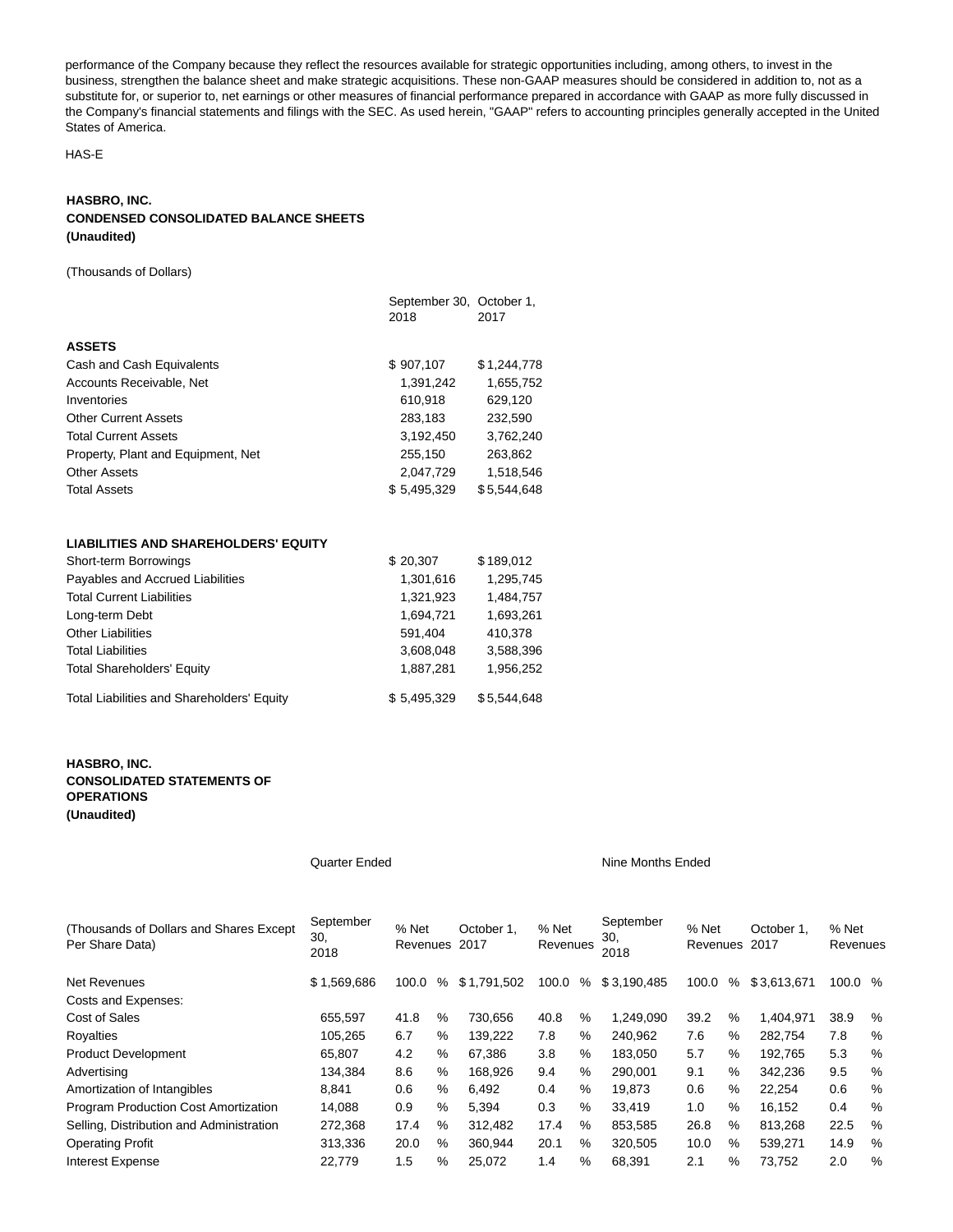| Other Income, Net                 | (5,237)   | $-0.3$ | % | (13,969)  | $-0.8$ | % | (23, 416) | $-0.7$ | % | (42, 045) | $-1.2$ | $\frac{0}{6}$ |
|-----------------------------------|-----------|--------|---|-----------|--------|---|-----------|--------|---|-----------|--------|---------------|
| Earnings before Income Taxes      | 295,794   | 18.8   | % | 349,841   | 19.5   | % | 275,530   | 8.6    | % | 507,564   | 14.0   | %             |
| Income Tax Expense                | 31,933    | 2.0    | % | 84,258    | 4.7    | % | 63,862    | 2.0    | % | 105,659   | 2.9    | %             |
| Net Earnings                      | \$263,861 | 16.8   | % | \$265,583 | 14.8   | % | \$211,668 | 6.6    | % | \$401,905 | 11.1   | $\frac{0}{6}$ |
| Per Common Share                  |           |        |   |           |        |   |           |        |   |           |        |               |
| Net Earnings                      |           |        |   |           |        |   |           |        |   |           |        |               |
| Basic                             | \$2.08    |        |   | \$2.12    |        |   | \$1.68    |        |   | \$3.21    |        |               |
| <b>Diluted</b>                    | \$2.06    |        |   | \$2.09    |        |   | \$1.67    |        |   | \$3.16    |        |               |
| Cash Dividends Declared           | \$0.63    |        |   | \$0.57    |        |   | \$1.89    |        |   | \$1.71    |        |               |
| Weighted Average Number of Shares |           |        |   |           |        |   |           |        |   |           |        |               |
| Basic                             | 127,161   |        |   | 125,170   |        |   | 125,982   |        |   | 125,204   |        |               |
| <b>Diluted</b>                    | 127,892   |        |   | 127,150   |        |   | 126,774   |        |   | 127,248   |        |               |

# **HASBRO, INC. CONDENSED CONSOLIDATED STATEMENTS OF CASH FLOWS**

**(Unaudited)**

(Thousands of Dollars)

|                                                              | Nine Months Ended                |             |  |  |  |
|--------------------------------------------------------------|----------------------------------|-------------|--|--|--|
|                                                              | September 30, October 1,<br>2018 | 2017        |  |  |  |
| Cash Flows from Operating Activities:<br><b>Net Earnings</b> | \$211,668                        | \$401,905   |  |  |  |
| Non-Cash Adjustments                                         | 174,717                          | 185,413     |  |  |  |
| Changes in Operating Assets and Liabilities                  | (211, 639)                       | (385, 522)  |  |  |  |
| Net Cash Provided by Operating Activities                    | 174,746                          | 201,796     |  |  |  |
| Cash Flows from Investing Activities:                        |                                  |             |  |  |  |
| Additions to Property, Plant and Equipment                   | (104, 015)                       | (102, 512)  |  |  |  |
| Investments and Acquisitions, Net of Cash Acquired           | (155, 451)                       |             |  |  |  |
| Other                                                        | 8,587                            | 5,516       |  |  |  |
| Net Cash Utilized by Investing Activities                    | (250, 879)                       | (96,996)    |  |  |  |
| Cash Flows from Financing Activities:                        |                                  |             |  |  |  |
| Proceeds from Borrowings with Maturity Greater Than 3 Months |                                  | 493,878     |  |  |  |
| Repayments of Borrowings with Maturity Greater Than 3 Months |                                  | (350,000)   |  |  |  |
| Net (Repayments of) Proceeds from Short-term Borrowings      | (131, 629)                       | 15,663      |  |  |  |
| Purchases of Common Stock                                    | (187, 850)                       | (112, 241)  |  |  |  |
| <b>Stock-Based Compensation Transactions</b>                 | 28,827                           | 29,432      |  |  |  |
| <b>Dividends Paid</b>                                        | (229, 562)                       | (206, 012)  |  |  |  |
| Employee Taxes Paid for Shares Withheld                      | (58, 336)                        | (31, 973)   |  |  |  |
| Net Cash Utilized by Financing Activities                    | (578, 550)                       | (161, 253)  |  |  |  |
| Effect of Exchange Rate Changes on Cash                      | (19, 444)                        | 18,946      |  |  |  |
| Cash and Cash Equivalents at Beginning of Year               | 1,581,234                        | 1,282,285   |  |  |  |
| Cash and Cash Equivalents at End of Period                   | \$907,107                        | \$1,244,778 |  |  |  |

**HASBRO, INC. SUPPLEMENTAL FINANCIAL DATA (Unaudited)**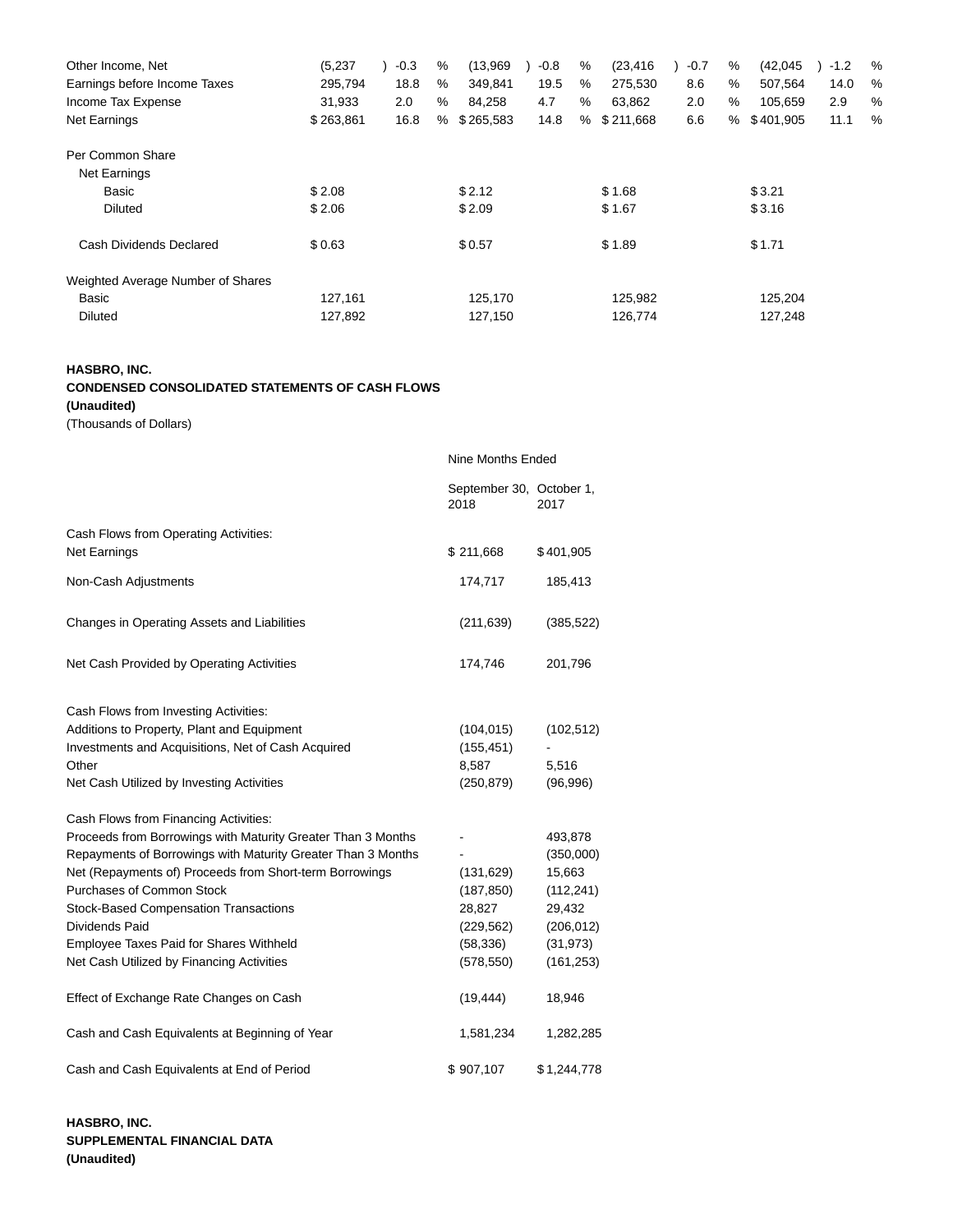| (Thousands of Dollars)                                                                                            | <b>Quarter Ended</b>                                      |                                                           |                             | Nine Months Ended                                           |                                                                 |                          |  |
|-------------------------------------------------------------------------------------------------------------------|-----------------------------------------------------------|-----------------------------------------------------------|-----------------------------|-------------------------------------------------------------|-----------------------------------------------------------------|--------------------------|--|
|                                                                                                                   | September 30, October 1,<br>2018                          | 2017                                                      | %<br>Change 2018            | September 30, October 1,                                    | 2017                                                            | %<br>Change              |  |
| <b>Major Segment Results</b>                                                                                      |                                                           |                                                           |                             |                                                             |                                                                 |                          |  |
| U.S. and Canada Segment:                                                                                          |                                                           |                                                           |                             |                                                             |                                                                 |                          |  |
| <b>External Net Revenues</b>                                                                                      | \$924,178                                                 | \$993,833                                                 | $-7%$                       | \$1,747,807                                                 | \$1,939,837 -10%                                                |                          |  |
| <b>Operating Profit</b>                                                                                           | 226,516                                                   | 217,278                                                   | 4%                          | 279,364                                                     | 363,589                                                         | $-23%$                   |  |
| Operating Margin                                                                                                  | 24.5%                                                     | 21.9%                                                     |                             | 16.0%                                                       | 18.7%                                                           |                          |  |
| International Segment:                                                                                            |                                                           |                                                           |                             |                                                             |                                                                 |                          |  |
| <b>External Net Revenues</b><br><b>Operating Profit</b><br><b>Operating Margin</b>                                | 560,704<br>66,274<br>11.8%                                | 739,229<br>132,007<br>17.9%                               | $-24%$<br>$-50%$            | 1,229,093<br>10,359<br>0.8%                                 | 1,511,074 -19%<br>149,435<br>9.9%                               | $-93%$                   |  |
| <b>Entertainment and Licensing Segment:</b>                                                                       |                                                           |                                                           |                             |                                                             |                                                                 |                          |  |
| <b>External Net Revenues</b><br><b>Operating Profit</b><br><b>Operating Margin</b>                                | 84,804<br>33,658<br>39.7%                                 | 58,440<br>16,910<br>28.9%                                 | 45%<br>99%                  | 213,476<br>66,191<br>31.0%                                  | 162,663<br>39,580<br>24.3%                                      | 31%<br>67%               |  |
| International Segment Net Revenues by Major Geographic Region                                                     |                                                           |                                                           |                             |                                                             |                                                                 |                          |  |
| Europe<br>Latin America<br>Asia Pacific<br>Total                                                                  | \$331,353<br>145,703<br>83,648<br>\$560,704               | \$467,740<br>174,446<br>97,043<br>\$739,229               | $-29%$<br>$-16%$<br>$-14%$  | \$686,490<br>308,065<br>234,538<br>\$1,229,093              | \$921,467<br>339,071<br>250,536<br>\$1,511,074                  | $-26%$<br>$-9%$<br>$-6%$ |  |
| Net Revenues by Brand Portfolio (1)                                                                               |                                                           |                                                           |                             |                                                             |                                                                 |                          |  |
| <b>Franchise Brands</b><br>Partner Brands<br>Hasbro Gaming<br><b>Emerging Brands</b><br><b>Total Net Revenues</b> | \$847,745<br>305,827<br>280,832<br>135,282<br>\$1,569,686 | \$892,546<br>485,747<br>280,097<br>133,112<br>\$1,791,502 | $-5%$<br>$-37%$<br>0%<br>2% | \$1,715,986<br>714,424<br>520,334<br>239,741<br>\$3,190,485 | \$1,894,140 -9%<br>928,724<br>549,736<br>241,071<br>\$3,613,671 | $-23%$<br>$-5%$<br>$-1%$ |  |

Hasbro's total gaming category, including all gaming revenue, most notably MAGIC: THE GATHERING and MONOPOLY, totaled \$447,844 and \$964,159 for the three and nine months ended September 30, 2018, respectively, up 5% and 1%, respectively, from revenues of \$424,847 and \$951,397 for the three and nine months ended October 1, 2017, respectively.

(1) For the quarter and nine months ended October 1, 2017, revenues of \$65,264 and \$90,396, respectively, were reclassified from Emerging Brands to Franchise Brands to conform to the presentation for the quarter and nine months ended September 30, 2018.

**HASBRO, INC. SUPPLEMENTAL FINANCIAL DATA RECONCILIATION OF NON-GAAP FINANCIAL MEASURES (Unaudited)** (Thousands of Dollars)

**Net Earnings and Earnings per Share Excluding the After-Tax Impact of Toys"R"Us, Severance and Tax Reform**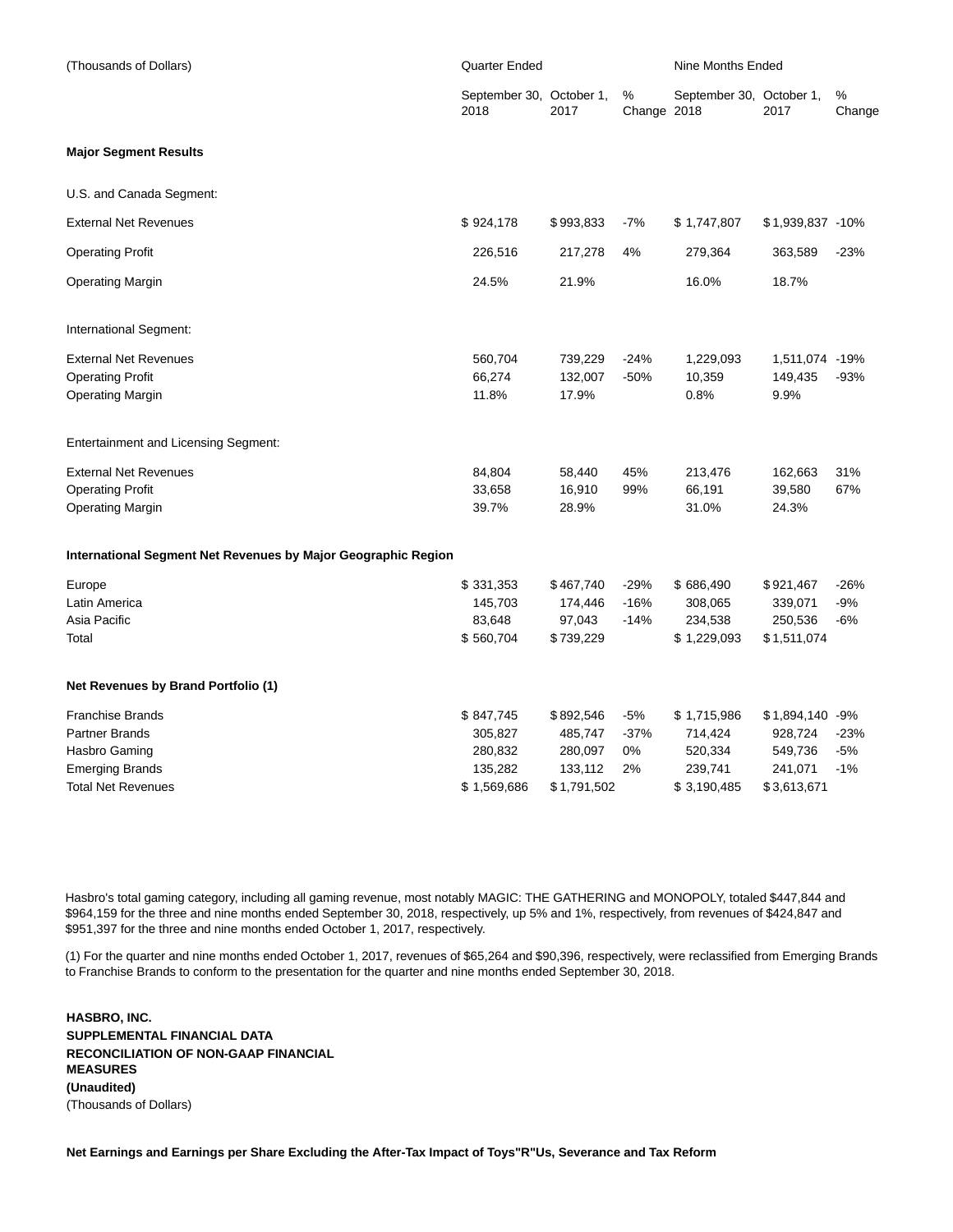### **Quarter Ended**

| (all adjustments reported after-tax)      | September 30,<br>2018    | <b>Diluted Per Share</b><br>Amount | October 1,<br>2017 | <b>Diluted Per</b><br><b>Share Amount</b> |
|-------------------------------------------|--------------------------|------------------------------------|--------------------|-------------------------------------------|
| Net Earnings, as Reported                 | 263,861<br>\$            | \$2.06                             | \$265,583          | \$2.09                                    |
| Incremental costs impact of Toys"R"Us (1) |                          |                                    |                    |                                           |
| Severance <sup>(2)</sup>                  |                          |                                    |                    |                                           |
| Impact of Tax Reform (3)                  | (17, 336)                | (0.14)                             |                    |                                           |
| Net Earnings, as Adjusted                 | 246,525<br>\$            | \$<br>1.93                         | \$265,583          | \$2.09                                    |
|                                           | <b>Nine Months Ended</b> |                                    |                    |                                           |
| (all adjustments reported after-tax)      | September 30,<br>2018    | <b>Diluted Per Share</b><br>Amount | October 1,<br>2017 | <b>Diluted Per</b><br><b>Share Amount</b> |
| Net Earnings, as Reported                 | \$211,668                | \$1.67                             | \$401,905          | \$3.16                                    |
| Incremental costs impact of Toys"R"Us (1) | 61,372                   | 0.48                               |                    |                                           |
| Severance <sup>(2)</sup>                  | 15,699                   | 0.12                               |                    |                                           |
| Impact of Tax Reform (3)                  | 30,454                   | 0.24                               |                    |                                           |

 $<sup>(1)</sup>$  In the first quarter of 2018, Toys"R"Us announced a liquidation of its U.S. operations, as well as other retail impacts around the globe.</sup> As a result, the Company recognized incremental bad debt expense on outstanding Toys"R"Us receivables, royalty expense, inventory obsolescence as well as other related costs.

Net Earnings, as Adjusted **5 319,193** \$ 2.52 \$ 401,905 \$ 3.16

(2) In the first quarter of 2018, the Company incurred severance charges, primarily outside the U.S., related to actions associated with a new go-to-market strategy designed to be more omni-channel and e-commerce focused. These charges were included in Corporate and Eliminations.

 $<sup>(3)</sup>$  Represents adjustments to provisional U.S. Tax Reform amounts recorded in the fourth quarter of 2017 based on additional guidance</sup> issued by the U.S. Treasury Department and the Internal Revenue Service in 2018.

The impact of the above items on Income Taxes and Net Earnings for the quarter ended September 30, 2018 is as follows:

|                             | <b>Quarter Ended</b> |                |   |                          |                                       |                   |   |
|-----------------------------|----------------------|----------------|---|--------------------------|---------------------------------------|-------------------|---|
|                             | As Reported          | % Net Revenues |   | Impact of<br>Above Items | Excluding<br>Impact of<br>Above Items | % Net<br>Revenues |   |
| Income tax expense          | \$31,933             | 2.0            | % | \$17,336                 | \$49,269                              | 3.1               | % |
| Net Earnings <sup>(4)</sup> | 263,861              |                |   | (17, 336)                | 246,525                               |                   |   |

The impact of the above items on Operating Profit, in total and for the impacted segments, Income Taxes and Net Earnings for the nine months ended September 30, 2018 is as follows:

# **Nine Months Ended**

|                              | As Reported | % Net Revenues |      | Impact of<br>Above Items | Excluding<br>Impact of<br>Above Items | % Net<br>Revenues |   |
|------------------------------|-------------|----------------|------|--------------------------|---------------------------------------|-------------------|---|
| <b>Operating Profit</b>      | \$ 320,505  | 10.0           | $\%$ | \$ 87.777                | \$408.282                             | 12.8              | % |
| U.S. and Canada Segment      | 279.364     | 16.0           | %    | 52.277                   | 331.641                               | 19.0              | % |
| <b>International Segment</b> | 10.359      | 0.8            | %    | 11.151                   | 21.510                                | 1.8               | % |
| Income tax expense           | 63,862      | 2.0            | %    | (19.748                  | 44.114                                | 1.4               | % |
|                              |             |                |      |                          |                                       |                   |   |

 $E = E \cdot \vec{E}$